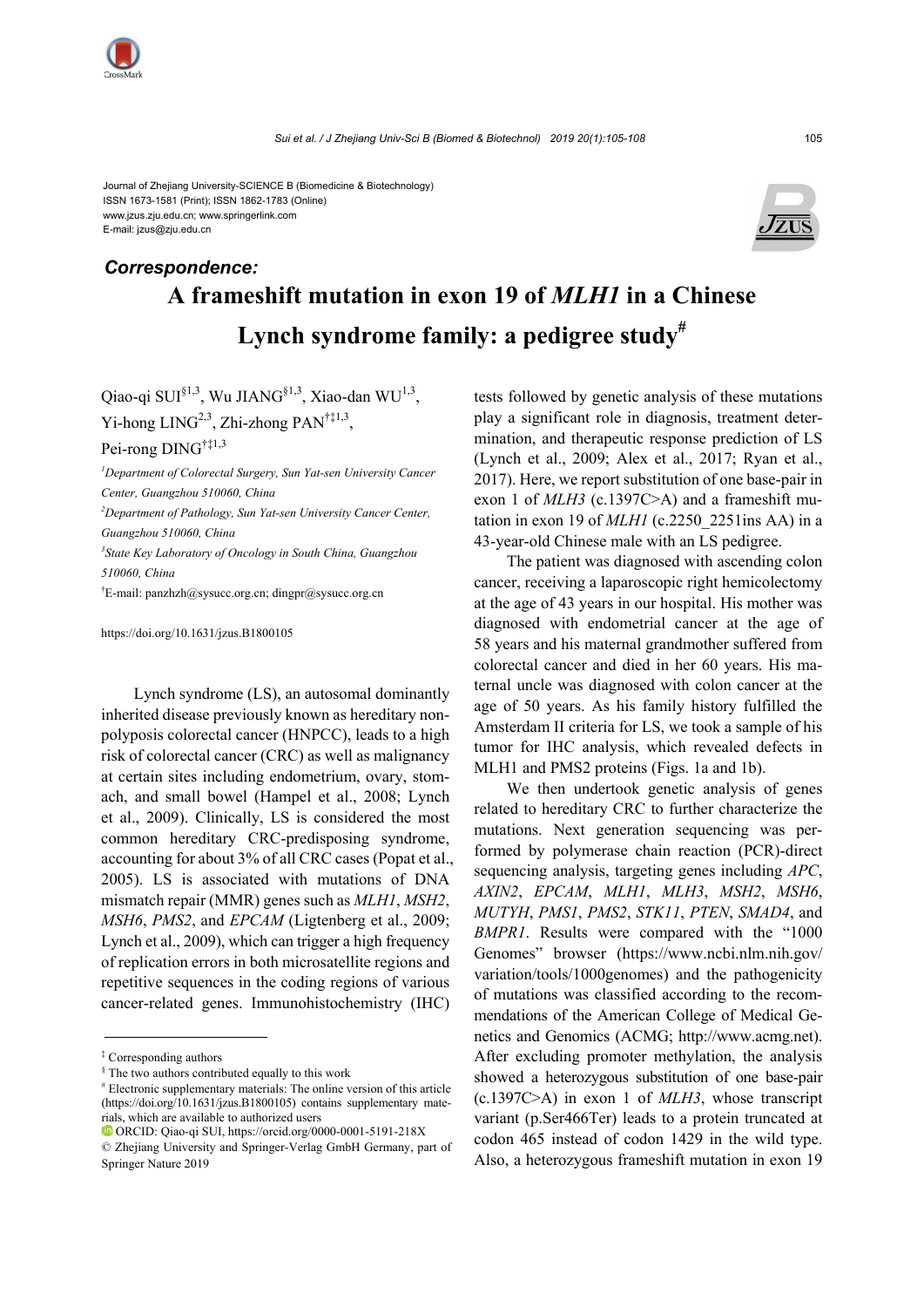of *MLH1* (c.2250\_2251insAA) was detected, which created a new reading frame at Val 752, encountering a premature stop codon at the following 32nd position (p.Val752L-ysfs\*32) and eventually a protein of 782 codons instead of 757 in the wild type (Fig. S1). Both mutations were found to be dominant. Comparisons with previous findings from the "1000 Genomes" browser and ACMG recommendations showed that the mutation in *MLH3* had not been previously reported. Therefore, we considered it to be a suspected pathogenic mutation. Although not previously reported as pathogenic, similar *MLH1* nucleotides,



**Fig. 1 IHC examination of MMR protein expression in tumor sections** 

IHC examination revealed loss of MLH1 (a) and PMS2 (b) expression in tumor cells, while no loss of MSH2 (c) or MSH6 (d) expression was observed. Scale bar=200 μm. IHC: immunohistochemistry; MMR: mismatch repair

detected in a South American LS pedigree (c.2252\_ 2253dup-AA) (Dominguez-Valentin et al., 2013) and a Chinese pedigree (Sheng et al., 2008), were recognized as variants of unclassified significance (VUS).

To confirm the germline mutation in those genes as well as the pathogenic effect of the *MLH3* variants, we provided genetic counseling for the patient's family members via Sanger sequencing, and recommended genetic analysis. The analysis showed that the germline mutation in *MLH1* was carried by the patient's brother, niece, and mother (Fig. S2a), while the same *MLH3* variant was detected only in the patient's father who was never diagnosed with a tumor (Fig. S2b). These results suggested that the mutation in *MLH1* weighed more in the LS etiology of the proband. Genetic analysis of the maternal uncle with colon cancer was not carried out due to personal refusal. The pedigree chart is shown in Fig. 2.

Genetic linkage analysis showed that 80% of LS cases are related to germline mutations in *MSH2* and *MLH1* (Alex et al., 2017), whereas the mutation we found in *MLH1*, previously reported in only one pedigree of a South American, was predicted to be a VUS by multiple in silico tools (Dominguez-Valentin et al., 2013). Germline mutation was revealed in the maternal pedigree, especially in patients with LS involving malignancy, which supports its etiological role according to the law of segregation. Also, deficiencies in both MLH1 and PMS2 were proved by IHC tests in the proband. We believe that an abnormal C-terminus in the MLH1 protein caused by such a



**Fig. 2 Pedigree chart of the family with Lynch syndrome** 

Black symbols indicate individuals diagnosed with cancers, with slashes indicating death. Ages upward mean the current age (years), while ages in the brackets indicate diagnosed age (years). A plus symbol indicates the mutation in the mismatch repair (MMR) genes. The triangle indicates the proband. Square: male; Circle: female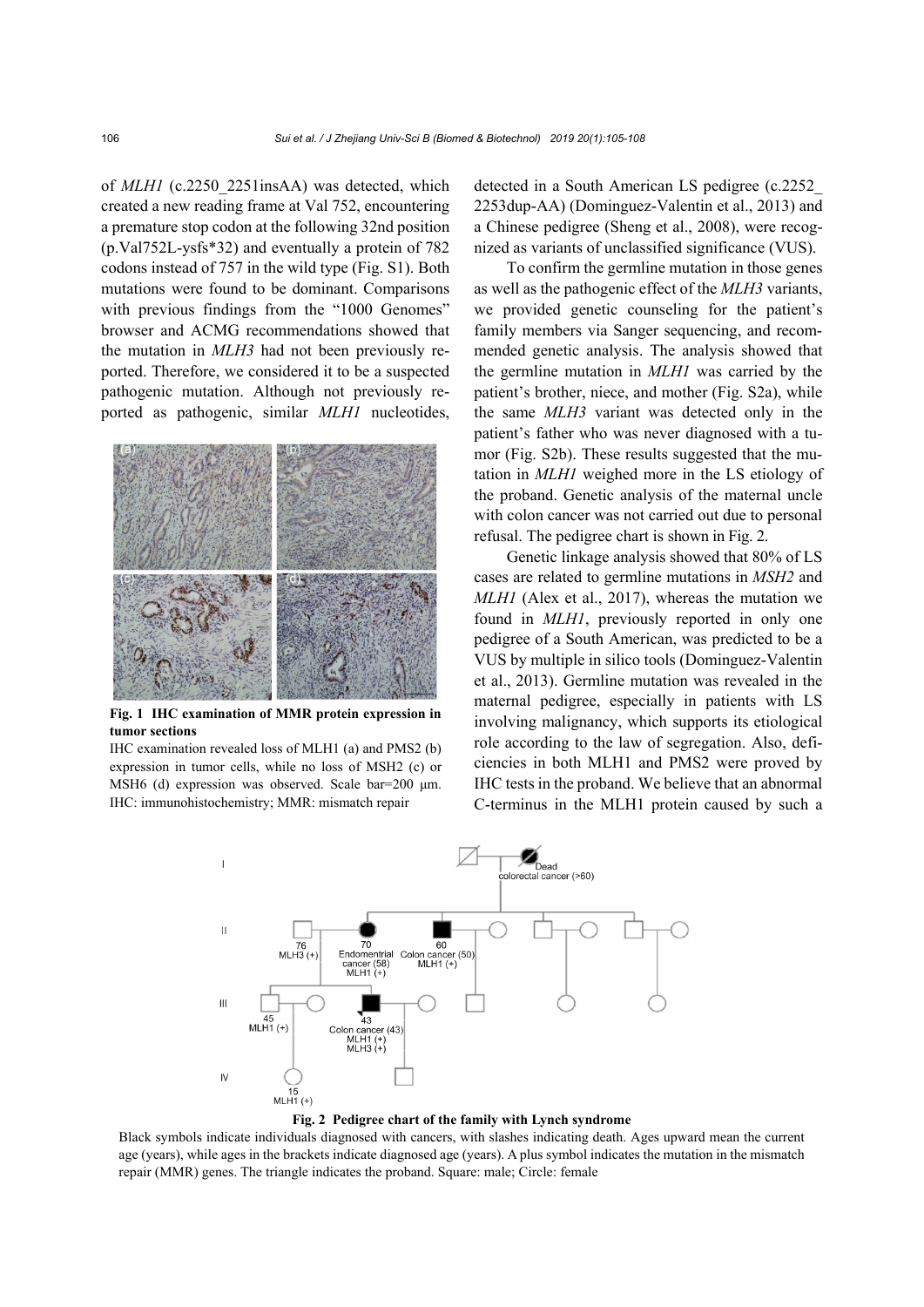mutation could provide an explanation. It was reported that the heterodimer of MLH1 combined with PMS2 serves as a major effector of MMR function in vivo, and the participation of the carboxy terminal homology (CTH) domain (residues 500–756 amino acids in MLH1) in the structure is crucial for its stabilization (Mohd et al., 2006). Moreover, mutations truncating or expanding MLH1 peptide are related to the loss of such domains (Kim et al., 2009), theoretically triggering the absence of MLH1 and PMS2. For these reasons, the *MLH1* variant carried by the proband, extending the peptide and affecting the structure of the CTH domain, was supposed to destroy the stability of the heterodimer, causing MMR deficiency and eventually LS. Nevertheless, previous studies reported that patients with a defective MMR had a mean age of 45 years (Lynch et al., 2009), while patients in our study carrying only the *MLH1* mutation were diagnosed after their 50 years. Further studies concerning the significance of similar variants are required.

We had suspected that the mutation in *MLH3* plays an important role in tumorigenicity, but the results from genetic analysis suggested the contrary. The father lived tumor-free as a carrier of *MLH3* mutation alone, which did not support individual pathogenicity. Clinically, there have been few reports concerning tumor predisposition with only *MLH3* mutations (Hienonen et al., 2003; Mohd et al., 2006), providing little evidence. Also, Korhonen et al. (2008) functionally characterized seven missense mutations of *MLH3*, and disproved their individual function of interfering with MMR, describing them as low-risk mutations for LS.

Although the mutation in *MLH1* was considered pathogenic in our case, we still believed that *MLH3* variant made a difference. The proband was diagnosed with colon cancer at the age of 43 years, much younger than the other patients in his family. In addition, malignancy has not yet been diagnosed in his 45-year-old brother carrying *MLH1* variant. Therefore, it is possible that *MLH3* deficiency enhanced the tumorigenicity of *MLH1* mutation and accelerated the occurrence of the tumor. According to the study of Chen et al. (2005), *MLH3*, following *PMS2*, takes part in tumor suppression in mice with *MLH1*. Also, Chen et al. (2008) showed that a loss of *MLH3* accelerates the progression of gastrointestinal tumors on the basis of *PMS2* deficiency. We believe that the compound heterozygote of these germline mutations is more likely to trigger LS. Further studies are needed to provide more conclusive evidence, as this is the first time that this phenomenon has been detected.

In conclusion, we identified a mutation in exon 19 of *MLH1* and a novel germline mutation in exon 1 of *MLH3*. The mutation in *MLH1*, although described previously as a VUS, was detected in the maternal pedigree and possibly resulted in LS. *MLH3* variant was not detected among other patients of the maternal pedigree, but we still believe it may have enhanced tumorigenicity in this case.

#### **Contributors**

Qiao-qi SUI and Wu JIANG wrote this report and collected references. Xiao-dan WU drew the figure of genetic reports and pedigree chart. Yi-hong LING diagnosed defective MMR and drew the figure of IHC examination. Pei-rong DING wrote an outline. Zhi-zhong PAN checked and approved the final version.

#### **Compliance with ethics guidelines**

Qiao-qi SUI, Wu JIANG, Xiao-dan WU, Yi-hong LING, Zhi-zhong PAN, and Pei-rong DING declare that they have no conflict of interest.

All procedures followed were in accordance with the ethical standards of the responsible committee on human experimentation (institutional and national) and with the Helsinki Declaration of 1975, as revised in 2008 (5). Informed consent was obtained from all patients for being included in the study. Additional informed consent was obtained from all patients for whom identifying information is included in this article.

#### **References**

Alex AK, Siqueira S, Coudry R, et al., 2017. Response to chemotherapy and prognosis in metastatic colorectal cancer with DNA deficient mismatch repair. *Clin Colorectal Cancer*, 16(3):228-239.

https://doi.org/10.1016/j.clcc.2016.11.001

Chen PC, Dudley S, Hagen W, et al., 2005. Contributions by mutl homologues *Mlh3* and *Pms2* to DNA mismatch repair and tumor suppression in the mouse. *Cancer Res*, 65(19):8662-8670.

https://doi.org/10.1158/0008-5472.CAN-05-0742

- Chen PC, Kuraguchi M, Velasquez J, et al., 2008. Novel roles for MLH3 deficiency and TLE6-like amplification in DNA mismatch repair-deficient gastrointestinal tumorigenesis and progression. *PLoS Genet*, 4(6):e1000092. https://doi.org/10.1371/journal.pgen.1000092
- Dominguez-Valentin M, Nilbert M, Wernhoff P, et al., 2013. Mutation spectrum in south american lynch syndrome